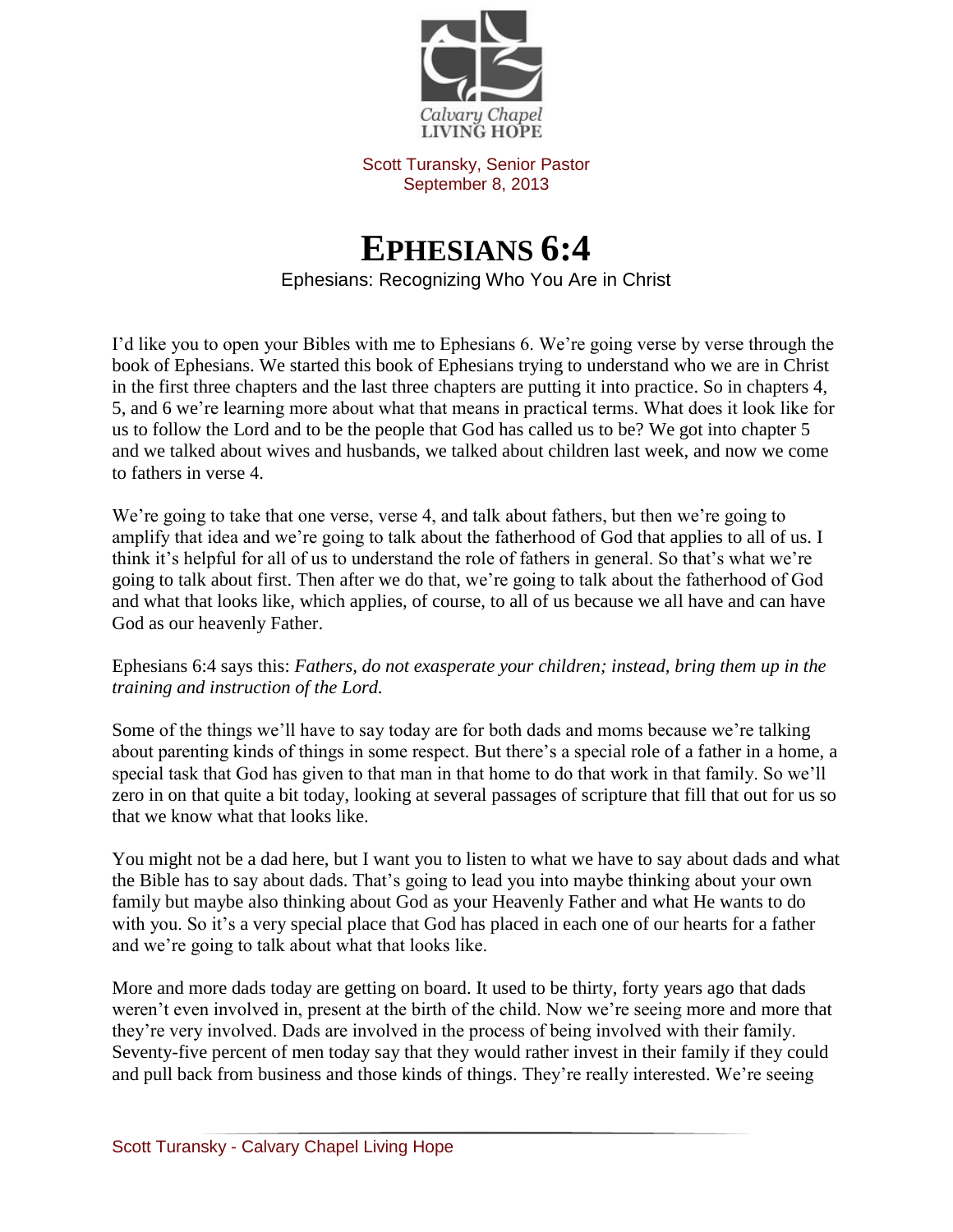greater interest. I'm excited about that because as I teach parenting seminars around the country, we're seeing more and more men attending the seminars. It's a very important role that we do.

Now look at the passage there. The first duty or the first task or instruction to men is negative. We want to just look at it and see what it says. We're told not to *exasperate* our children. It's a caution or a warning to put us on guard to stirring up anger in our kids either deliberately or through carelessly provoking them in a particular way. I think Paul starts with a negative command because he knows that fathers may be tempted to abuse their authority in the home. We need to be careful as dads not to do that.

The word *exasperate* has the idea of frustrate to the point of a loss of hope, frustrate to the point of discouragement. The warning is calling us to be careful not to break the spirit of a child; that as we work with them (and we have to do the things that are mentioned above in verse  $1-3$  – we're teaching them obedience, we're teaching them honor) but we have to do that in a very careful way.

In Colossians 3:21 it says this: *Fathers, do not embitter your children, or they will become discouraged.* The idea is that they will be exasperated. The idea of exasperation is "I give up." We don't want kids to give up. We want them to hang in there. We want them to be able to move forward.

That doesn't mean we don't put roadblocks in their way to challenge them. It doesn't mean that we don't set limits for them because we must do that in order to train them and move them forward. But it means that we want to do it in such a way that's driving them and not overly angering them or exasperating them in our relationship with them. The way we work with our children is strategic. We don't want to set up an antagonist relationship with children.

When Paul was writing to Timothy and talking to him about how to lead God's church, he said an interesting thing in 2 Timothy 2:23. He says to Timothy, *Don't have anything to do with foolish and stupid arguments, because you know they produce quarrels.* 

I think that's great advice for the church. Anybody who's leading the church needs to be careful about arguments. You want to stay away from arguments because they create an animosity or a contrary relationship with someone. But I think it's also good advice for the earthly family as well. We need to be careful about arguments. Sometimes kids want to argue and so we, because we often as parents have greater resources at our disposal, we have greater powers, we have greater knowledge, we tend to enter into the argument in order to do so.

But Paul is warning here about those arguments because they often lead to quarrelling. And so it's wise often times for us to pull back and say, "Look, I'm not going to argue with you about this." Because the arguing ends up in the wrong place. There are times when kids become sinfully angry because they don't like the discipline or the training that's happening in their lives. We're not talking about that. We're talking about a guilt of a father that would be unnecessarily aggravating a child. We know that when dads do that to kids they're sinning and that often causes children to sin as well. We want to be careful about how we're relating.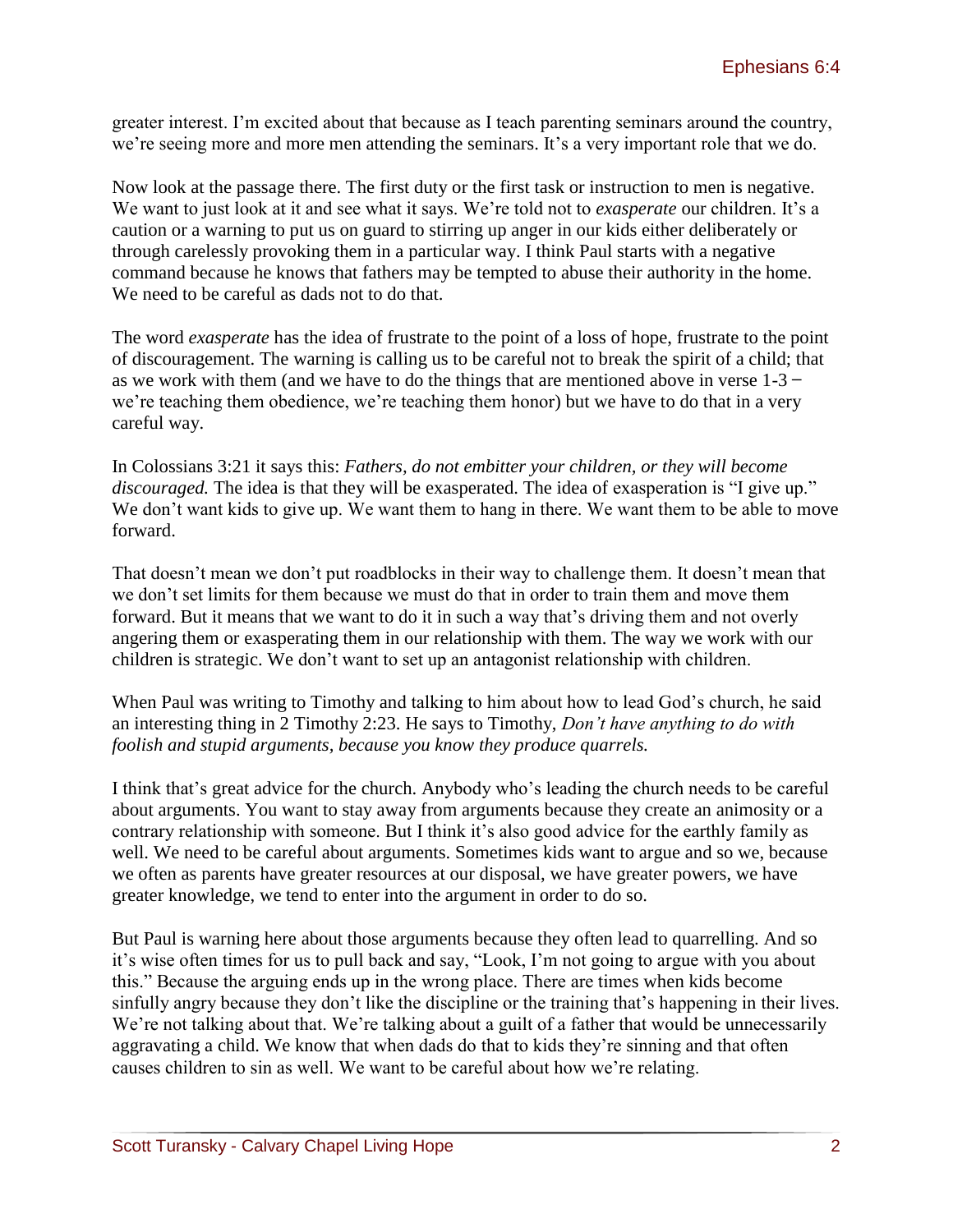This first part is talking about not what we're doing but how we're doing it. How do we treat those children that God has placed in our care?

Let me show you another verse, 1 Thessalonians 2:11, that talks about a description of dad. It gives us an idea of what dads should do and how they should do it. 1 Thessalonians 2:11 says, *we exhorted, comforted, and charged every one of you, as a father does his own child.* 

In other words, here's how a father is supposed to relate, this is what we've tried to do with you. We've tried to treat you in this particular way. Three words are mentioned there. One: I *exhorted*. The third one is *charged* (which we would typically associate with the male role in a home). But the middle one kind of surprised me because I associate it more with the female role in the home. It says *comforted.* Do you see that? *We exhorted, and comforted, and charged every one of you.* 

I tend to think of comforting as going to the mom. The dad might sometimes say, "Quit your crying. You're acting like a baby. You're crying; go see your mom." But the passage is giving an indication that dads are to be comforters. Dads are the ones who are saying, "Come on over here, sit on my lap, let me help you." Interesting perspective as we're trying to understand what a dad is doing and what his tasks are.

Let me show you another quality, another verse that also I tend to attribute to the female side of the family but God puts it in the male role. In 2 Corinthians 1:3-4 it says, *Praise be to the God and Father of our Lord Jesus Christ, the Father of compassion (that's what we'll come back to) and the God of all comfort, who comforts us in all our troubles, so that we can comfort those in any trouble with the comfort we ourselves receive from God.*

The *Father of compassion.* I always pause when I see that verse because it just reminds me that I as a dad need to be compassionate. Compassion is more than just feeling the pain of someone; it's doing something about it. So it's one thing to empathize, to feel the pain of someone else. It's another to take initiative and do something about that and so that's what we're looking at here in this passage is just an illustration about God. He is the Father of compassion. Reminds me that I need to be a father characterized by compassion.

I know that mothers are often characterized by gentleness. Can dads be characterized by the same thing? It seems that that's what's being talked about in these verses, at least illustrating God for us so that we can understand what a father does. It's a beautiful picture for us to understand this idea that we need to be thoughtful of.

The verse we're looking at says *do not exasperate your children.* Maybe a little bit more of the comfort side, maybe a little bit more of the compassion side would enable us as we're working with our children to set firm boundaries, to call them to a high expectation, but not to exasperate them or create a problem for them.

The next word in our verse in Ephesians 6:4 is the word *instead,* which gives us the impression that there's a contrast going to be made here. Instead of exasperating them, let's do something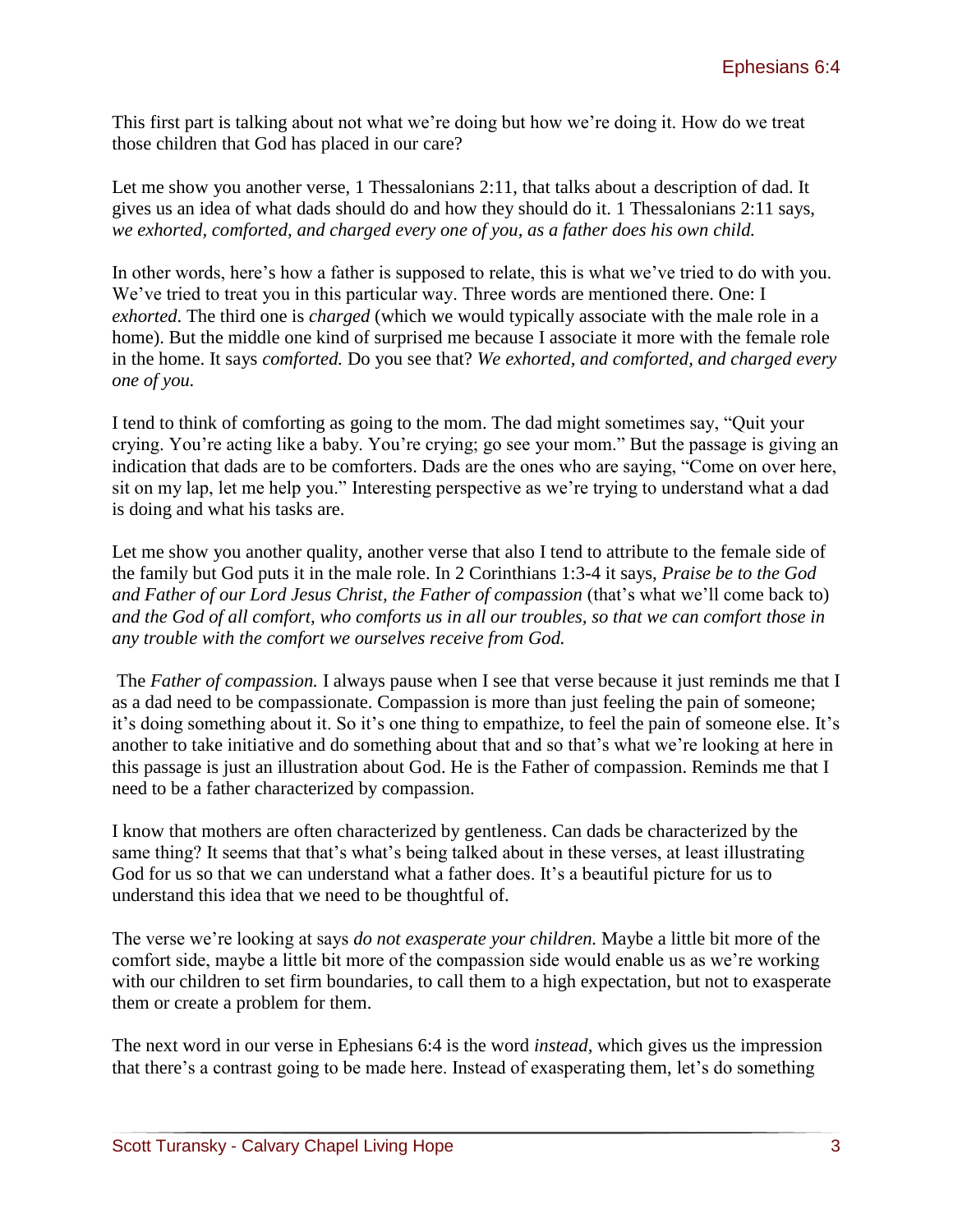different. He goes into the first word *bring them up.* The word *bring them up* is the word 'to provide nurture.'

Look back in your passage there to Ephesians 5:29. In 5:29 the relationship of Jesus to the church in a passage about husbands to wives and it says that no man hates his body, but he feeds. The word 'feed' is the same word 'to bring up' here, which gives us the impression that father has a job to do that is to nurture his children. But also if you take the previous version, it's also to nurture his wife.

There's a role that a husband and a dad has in the home of nurturing. Not just leading strongly, but there's a sense of caring for them, nurturing them, sharing love and encouragement. That nourishment is often a spiritual nourishment or an emotional nourishment, not just a physical nourishment, intellectual nourishment. There's a sense of a father being involved in the nourishment of what's happening in his family.

So when it says *bring them up* we're talking about some sense of nourishing those people or those children that are growing up in the home. The word *bring them up* is active; it has the idea of doing something, not just sitting back and waiting.

There are some people who have an idea about children that they're more like a flower, that if you just let them grow and you give them enough sunshine that they'll grow up to be a nice flower. That is not what God teaches in His word. It's important to view children, I would suggest, more as a garden, a garden that needs to be tilled, that has weeds in there. If we're working helping a child change the heart then we're sensitive to those needs, sensitive to those weeds that are there so that we can help that child grow and develop.

In Proverbs 29:15 it says this: *a child left to himself brings shame to his mother.* If you just think, if you have an opinion about raising children, that our job is just to provide this nourishing environment and they'll grow up to be godly, then there's a problem. Because it's going to take more intentional work in a child's heart than just letting them go. We don't just let them go in order to move them forward, we help them make some changes, we train them, and that's where we're going to come to in the next part of the verse in just a moment.

John MacArthur puts it this way. "What ruins most children is not what their parents do to them, but what they do not do for them." What strikes me here is that we as parents are not just raising children, we are raising adults. They start as children and so we're preparing them to be the people that God wants them to be.

As we go on in the passage, the next thing that Paul challenges us to do is to provide discipline or the next word in your passage might be 'training.' A very important passage for us to understand. Training is going to be a part of their job. We must understand what training is.

In Proverbs 22:6 it says *train up a child in the way he should go, and when he is old he will not depart from it.* The idea is training. What does that training mean? Training is often intentional. It means looking at a child and saying, "The child is here and the child needs to get to this level over here. What kind of training are we going to do to help that person arrive at this mission?"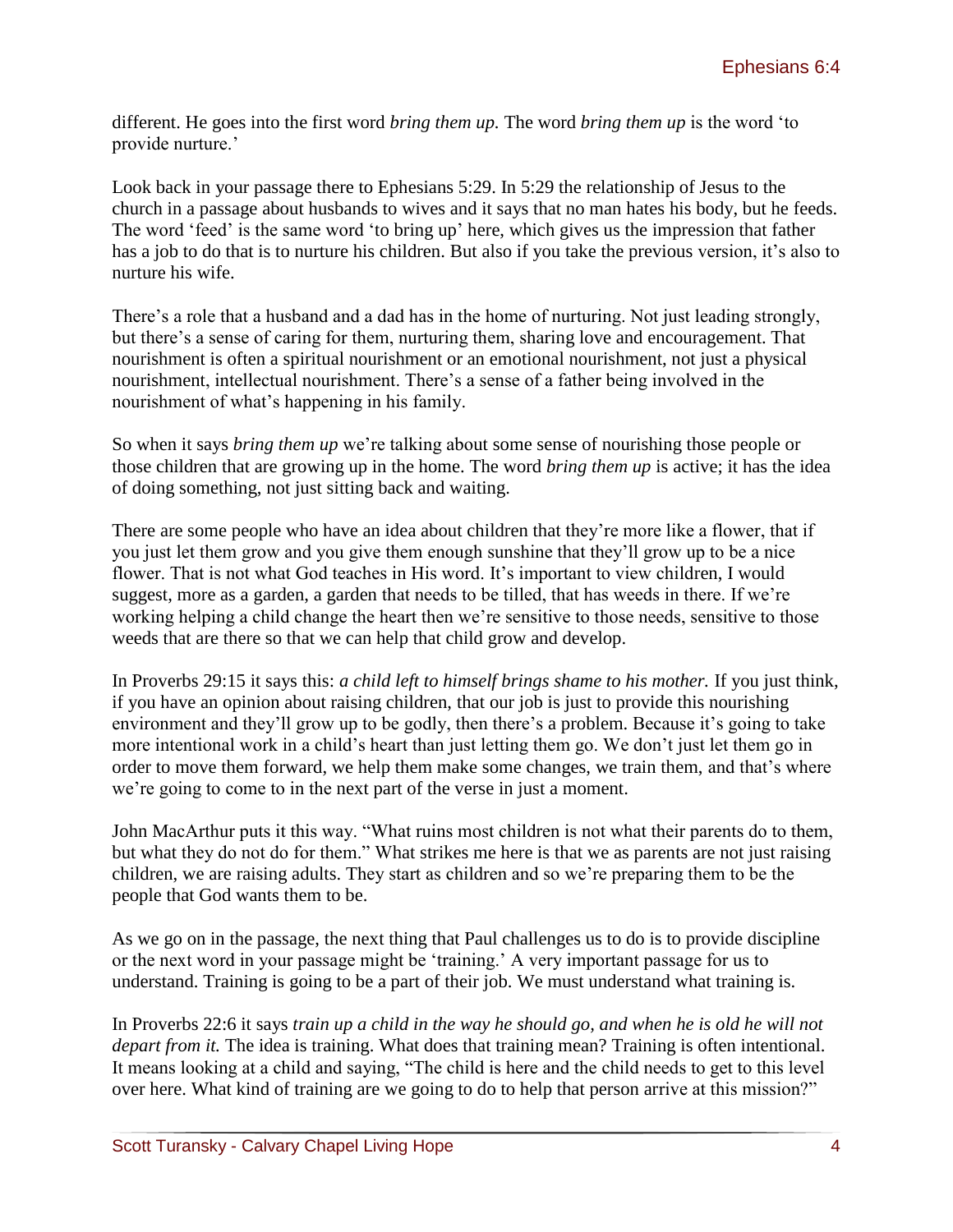Tyler's just been in training with the army. I'm sure they had a goal for him to get up here and they saw "Oh, he's over here; we've got a lot of work to do with this guy, Tyler." And so they train him to get him to the place where he needs to be.

In many ways the home is the place where our children are trained, so we must ask this very important question: What is the goal for this child? If we're just looking at the day to day, getting things done, and we're not thinking about "where does God want this child to be" then we might miss some of the opportunities for training, we might miss the opportunities to see how the daily work of now contribute to the ongoing work that needs to take place in that child's life.

I read this quote this week about dads. "Dad, you are the point man in your home. You are the coach of your team. You are the captain and your barracks is boot camp for training young soldiers for the greatest combat in the world. Your residence is a launching pad for missiles of missionary zeal, aimed at the unreached peoples of the world."

Notice that the word 'training' is tied into a phrase there. It's training and instruction of the Lord. I would suggest that the most important job that we have with our children is not to get them into college or to get them into a good career. Our most important job is not to get them set financially. Our most important job is to train them spiritually because all of those other things will come as byproducts if the person has a heart for the Lord and can grow in their relationship with the Lord on their own. So we're trying to help them grow and then transfer that over to them so they're nurturing themselves spiritually.

How can we help a child grow spiritually and be the person that God wants them to be? Of all the New Testament, this is the key passage on parents training their children in the Lord. Who has the responsibility? Is it the school or the Christian school that has the responsibility to train our children? No. Is it the church that has the responsibility to train our children? That's not what it says. The primary responsibility for training our spiritual nurture in the home is in the home. It's the parents.

If we were to look at the Old Testament and find the key passage that talks about parents being the primary trainers of children, we would go to Deuteronomy 6:6-9. Let me read this to you again. *These commandments that I give you today are to be on your hearts* (which implies that we ourselves as parents need to be disciples of God and following Him)*. Impress them on your children. Talk about them when you sit at home and when you walk along the road, when you lie down and when you get up. Tie them as symbols on your hands and bind them on your foreheads. Write them on the doorframes of your houses and on your gates.* Spiritual nurture takes place in the home. God designed it that way.

As you know, I like to say that spiritual nurture is like learning how to drive a car. You can take kids to church for the book-learning kind of thing, but the behind-the-wheel experience is at home when kids are learning how to drive the car spiritually. How do you handle emotions from a spiritual perspective? How do you handle an irritating boss or an unfair situation from a spiritual perspective? See, when we start doing those things and modeling them in the home, kids start to learn. How do we help our children experience the faith? It takes place in the home.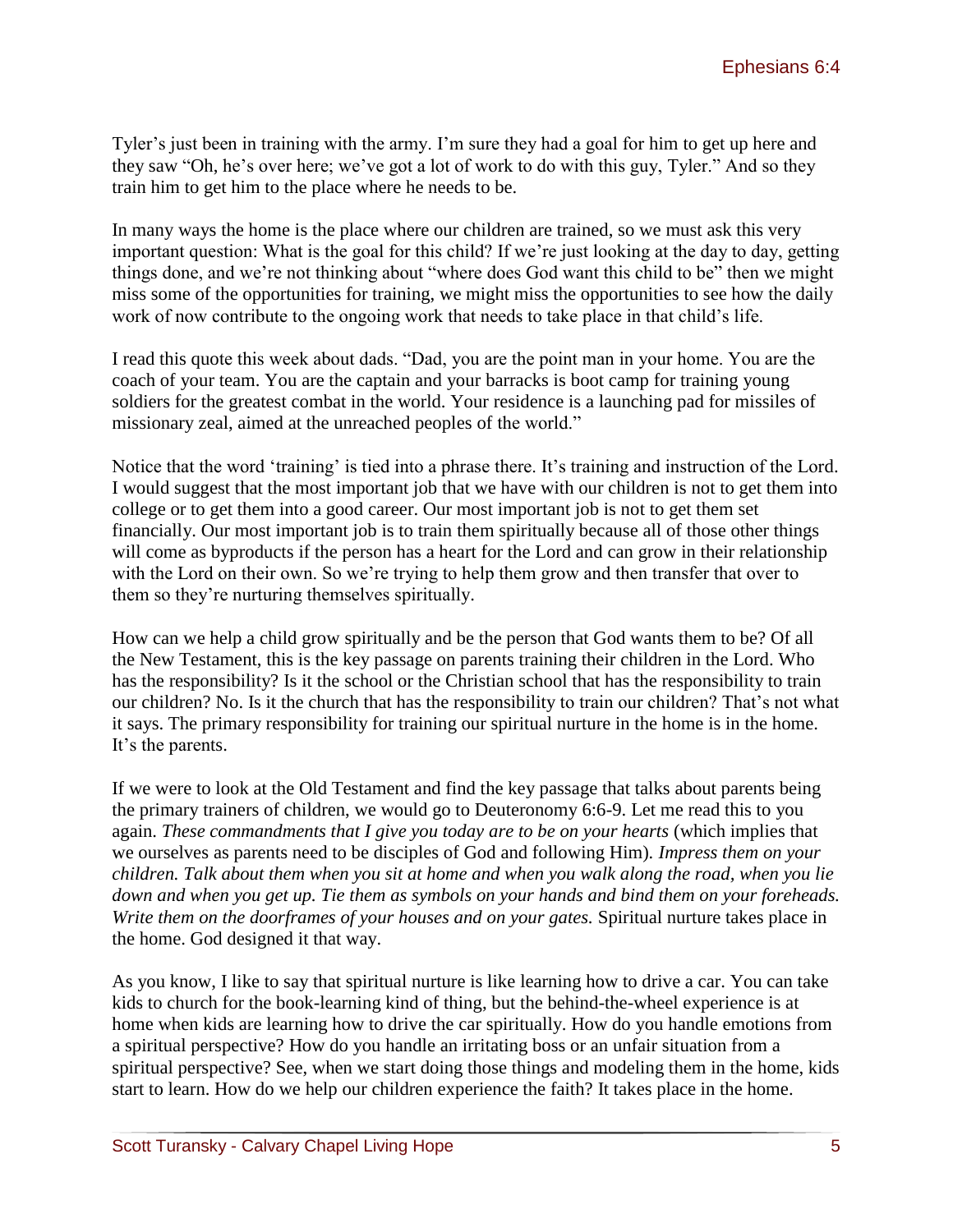That's the behind-the-wheel experience. So that our kids can be working through this, so they can understand it.

It is our most important job as parents to understand that the goal is not only outward performance, behavior; that the goal is a changed heart. And when we equip our children spiritually to go forward, we're giving them a gift that will help them tremendously. So we want to bring them up in the discipline and the instruction of the Lord or the training and instruction of the Lord. I think the best way we can do this is by having engaging dialogue with our kids or engaging family times, spiritual times with them.

If you're looking for creativity to add to your devotions then I would encourage you to get some of the resources that we offer you. Often Ed Miller has a table out here at the back and it has those kind of resources on to energize your devotion experience. Because that devotional time is so important.

You can simplify your life. If you're in a family right now you know that simplifying is important. We get busy with all kinds of things. Taking kids here to there and all kinds of things that we do. But as you're simplifying, the one thing that you cannot take out of your schedule is the spiritual interaction that you have. Some of that is planned. Maybe only once a week you have a planned spiritual time then the spontaneous conversations you have along the way.

One of my favorite verses when it comes to parenting and fathering is Malachi 4:6 which talks about the end times, which we are in now. We are in the end times. That's why we're seeing this passage fulfilled. It says, *He will turn the hearts of the fathers to their children, and the hearts of the children to their fathers; or else I will come and strike the land with a curse.* 

The idea is that God in the end times is going to do something very special in the hearts of dads. He's going to turn their hearts to their kids. Instead of having them be so focused on (and I think easily focused on) achievement, success in the job market, dealing with finances, solving all the problems of the family, which is our typical tendency as leaders, that's what we want to do, God is saying that in the end times something very important is going to happen. That the hearts of the fathers are going to be turned to their children.

When that happens then it means those children are going to mean something more important to them than they might have otherwise, that their hearts, the way they make decisions, is going to incorporate kids in their lives. That's powerful. It's beautiful to see that taking place in the lives of many different people. It's a hard issue.

What we see here in these passages that we tried to look at today, that the role of a dad is very important in a home. If you're a single mom here, I just want you to know that it's a beautiful thing to see that God is the Father to the fatherless. God makes up a lot of the difference if you're in a single-parent home. But even as a single parent, often you're trying to take on the responsibilities of both the dad and the mom. Even if the child sees the dad at certain times, you're trying to accomplish some of those things. So understanding the significance of the dad in a family that can be really helpful for you as you're trying to move forward with your family as well.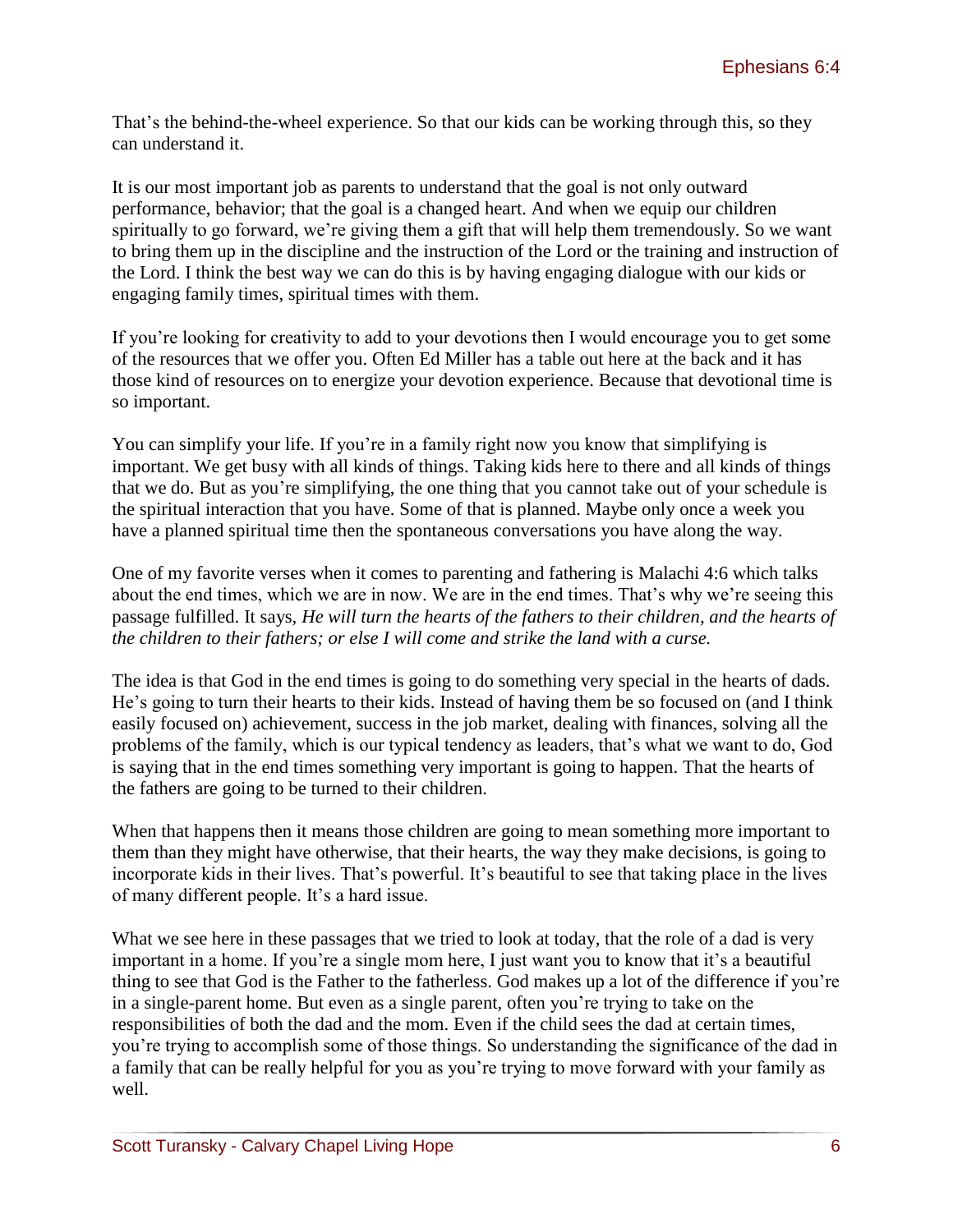One of the interesting things that God talks about is our earthly relationships and compares them to our relationship to Him. A passage that can lead us into this fatherhood of God idea is Matthew 7:11 which says, *If you, then, though you are evil, know how to give good gifts to your children, how much more will your Father in heaven give good gifts to those who ask him!* 

There's a contrast between an earthly father and a heavenly Father. I want to spend just a few minutes talking about that because God wants to do something big in your life in regards to your heavenly Father.

It can be disappointing when your expectations of success are dashed and you find yourself sleeping with the pigs. It can be humiliating if you find yourself eating out of the pig trough. But I think a lot of us are like the prodigal son who find ourselves with expectations that are not met. The world isn't as easy as I thought it was going to be. The success that I thought I was going to have isn't as easy to grasp as I thought. I don't have as many friends as I thought I would have.

As this prodigal son sits among the pigs he starts to think about life and think about what he wants to do next and he decides to go back home. He thinks about one person, his father. He thinks about going back to that father. He doesn't go back to that father as a son, he even wants to go back to that father as a servant or as a slave in that home. He knows there's something back there. I'm convinced that all of us as we experience our lives come to a place like that.

We often to refer to the prodigal as someone who starts well but then leaves the faith and discovers they want to come back. But let's not look at it that way for the moment.

Let's just look at it in each one of our hearts. When we start looking and investing ourselves in things that aren't God, but that we're investing ourselves in dreams or other things that we have. We try to go after those dreams, we try to find those things, and we see in the midst of that that life isn't as easy as we thought. There's a problem somewhere along the line and we realize we cannot find what we need in the midst of that. We need something else. We need to go back to the Father.

The whole picture is really a picture of salvation and how God wants to embrace us in a very personal way. But I think it's a picture also of how God wants to work in each one of our hearts and we tend to drift in our minds. Even as believers we drift in our minds to other things and we start thinking those things are going to fill the father vacuum that God has placed in our hearts. See, God designed us in a specific way. He designed us with a hole in our heart that can only be filled by the Father.

God gives us earthly relationships like mates and children and spouses and parents to help us experience intimate relationships and to get to know each other in those very personal ways and then to get to know ourselves. But whenever we start relying on even those relationships we end up short because there's no human person that can ultimately satisfy the hole that's inside. No human person. So God wants to do something deeper inside of us and that's that father relationship today.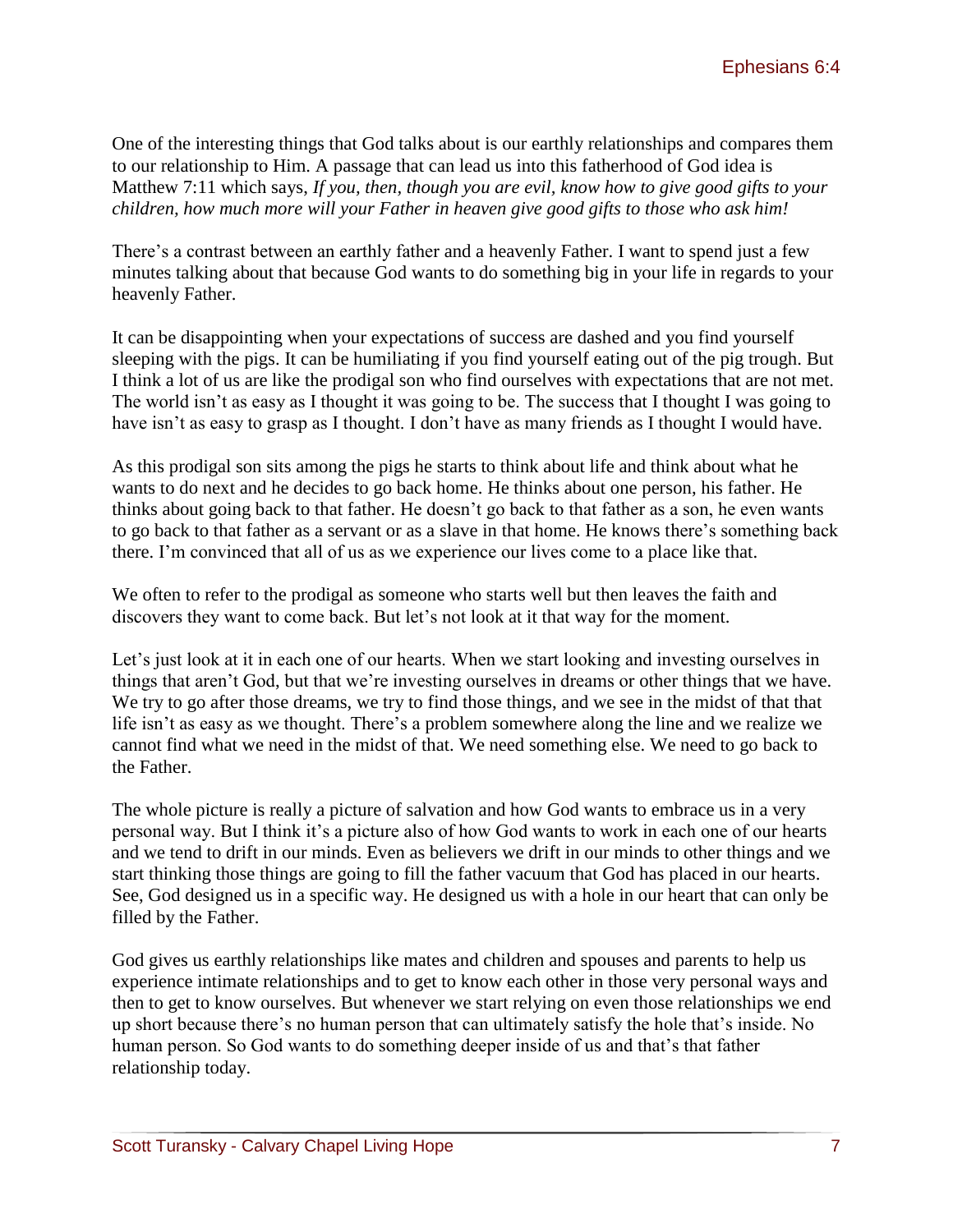I want you to see three things about the fatherhood of God today. Number one: I want you to see that God as your Father can meet all of your intimate needs. Number two: I want you to feel an openness to God and have a satisfaction of being His child. And number three: I want you to live with the daily realization that you now have the benefits of having the Father in your life. On a daily basis you can come before your heavenly Father and understand Him even more.

You may, even in the course of our time together this morning start to reevaluate some of your relationship with your earthly parents. You may come to a place where you release them from some of the expectations that you may have placed on them that should not be placed on them. You may be thinking of some things that you wish your parents would have done and because they didn't do that, it has caused you to be a certain way. So it's frustrating for you, it's hard for you in the midst of that.

But the reality is, God has given all of us imperfect parents. All of our parents are imperfect and I think God has done that in part so that we will be drawn to the heavenly Father. So that we'll say, "I need something more as a father than the one I have now. I need something more than the mother than I have right now." Parents, the best thing we could do is introduce our children to the heavenly Father so that God has a personal relationship with them.

When you do that, when you have the opportunity to release your parents because they are human, damaged people by sin, when you can release them from their foolishness that they may have caused you as you were growing up, when you can release that you are in a better place to bless them and to turn around and offer them the blessing that you would like to give to them. Something that's powerful that they can receive.

Let me show you a passage of scripture that really describes this fatherhood of God in more detail and gives us a beautiful understanding of these things that I'm trying to communicate today. In Galatians 3:26 on to verse 4:7 it says this: *So in Christ Jesus you are all children of God through faith, for all of you who were baptized into Christ have clothed yourselves with Christ. There is neither Jew nor Gentile, neither slave nor free, nor is there male and female, for you are all one in Christ Jesus. If you belong to Christ, then you are Abraham's seed, and heirs according to the promise.*

*What I am saying is that as long as an heir is underage, he is no different from a slave, although he owns the whole estate.* The heir is slave although he owns the whole estate. *The heir is subject to guardians and trustees until the time set by his father. So also, when we were underage, we were in slavery under the elemental spiritual forces of the world.* 

*But when the set time had fully come, God sent his Son, born of a woman, born under the law, to redeem those under the law, that we might receive adoption to sonship. Because you are his sons, God sent the Spirit of his Son into our hearts, the Spirit who calls out, "Abba, Father." So you are no longer a slave, but God's child; and since you are his child, God has made you also an heir.* There's a special Abba relationship with our heavenly Father that we enjoy.

I was on a plane recently and there was a Jewish family and the little boy was saying, "Abba, Abba." Now that's not a normal part of my vocabulary. The only Abba I know is in the Bible.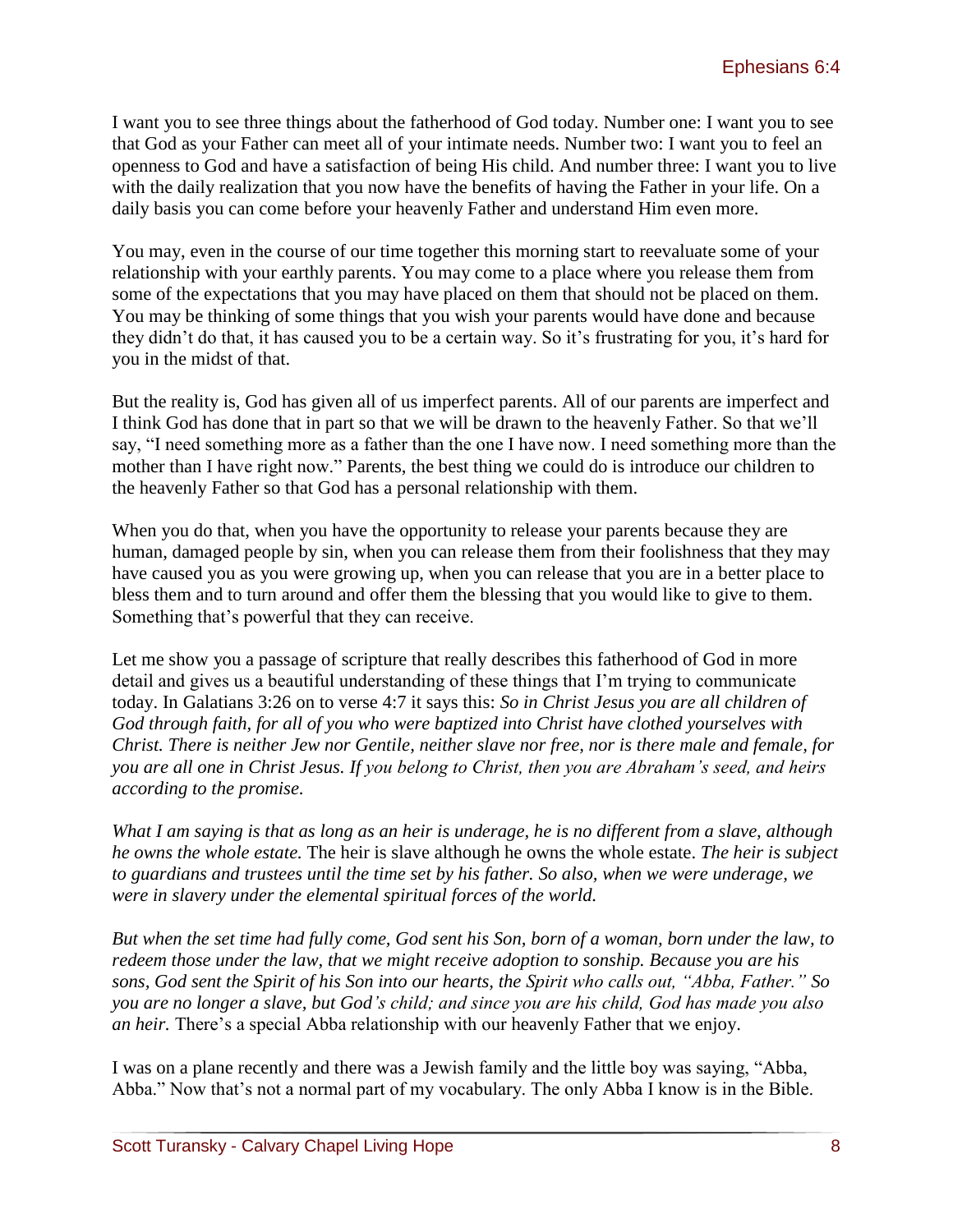But when I saw the relationship that the little boy had with his dad, calling out to him, "Abba, Abba," then I realized and I knew it was just a picture of what God wants to do in my life, how we wants me to be able to view Him.

The term 'father' in reference to God is only used eighteen times in the Old Testament. Because in the Old Testament we have this picture of God as God is El-Shaddai, Jehovah-Jireh, Almighty, God is powerful and we need to respect Him. And that picture of God is a very important one we have in the Old Testament.

But in the New Testament the word 'father' is used to refer to God hundreds of times. In fact, over a hundred times in the gospel of John alone. God uses that picture because that's the primary way in the New Testament He wants us to understand Him as the Father. That we're getting to know God in a very personal way where He's the God, the Father of compassion, the God of all comfort. That we're relying on Him as the one who's directing us or guiding us or right there with us. He's the one in charge, He's in control.

When we understand God as Father it helps us see that we're heirs (as the passage says) and we're given rights. We have certain rights. One of them is in John 1:12 where it says, *Yet to all who did receive him, to those who believed in his name, he gave the right to become children of God.* The right to become children of God.

I have a new friend that I'm making. He's with the Family Policy Council in Iowa. His name is Chuck Hurley. He has ten kids, so he's fascinating to me just because of his family. But we've been dialoguing together about some things we might do in Iowa for the population there.

I just imagine a family like Chuck's with ten kids. Imagine that they go to the carnival and dad goes to the counter and he gets all the tickets. He has to get half a roll of tickets for all of his family. He says, "Line up, kids. I'm going to hand out tickets here." So they line up and he starts handing out tickets to everybody so everybody has their tickets to go on the rides. He starts handing them out and everybody gets them and all of a sudden this kid comes. It's not one of his, but saw everyone lining up for tickets so he gets in line. So dad's looking at him saying, "Who are you?"

I think that sometimes when we come before the Father we come just like that little boy who has no right to come before the father. He comes before the father and says, "Can I have some tickets?" We view ourselves saying, "I don't belong in this line. What am I doing here?"

But here's what happens. One of the children of the dad comes and says, "Hey, dad, this guy's with me. Can you give him some tickets?" And the dad says, "Oh, he's with you? Sure. We'll give him some tickets." And that's what the Holy Spirit does. When Jesus Christ died for us on the cross He adopts us into the family and says, "You want some tickets? I've got a lot for you." And God delights in passing on the benefits that we do not deserve because we do not have the rights except for the fact that Jesus Christ died on the cross for us and Jesus says, "He's with me. Dad, he's with me." So we're now able to receive the benefits of being a child of God and enjoying the benefits that come with that.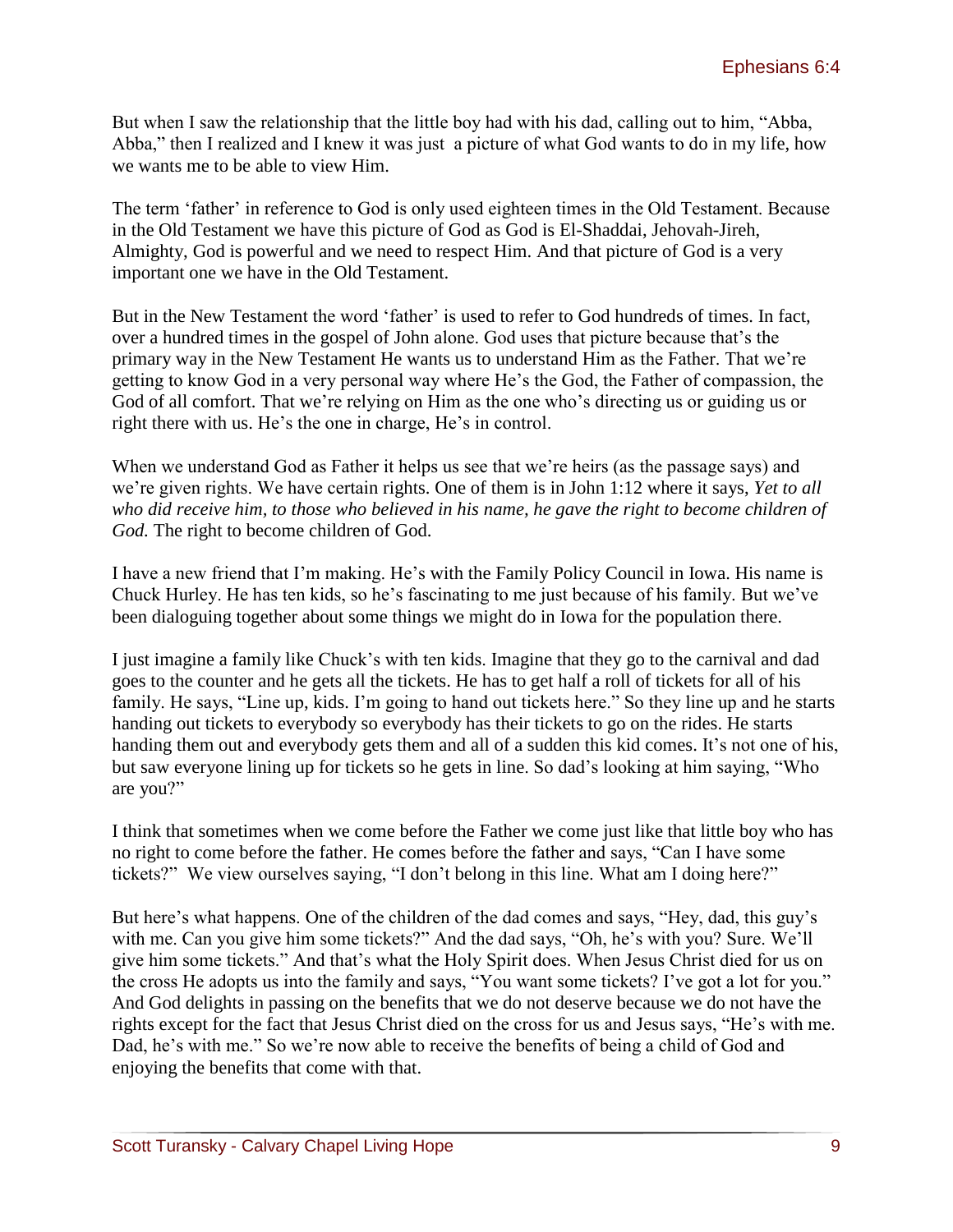If you think just a moment about your family and your parents as you were growing up, did your parents understand you? Did they know how best to care for you, lead you, to discipline you, to train you? Even if you had great parents like I did, they often missed some of the important needs that we have inside.

Some people say, "I wish my dad would have…" and you can fill in the blank. "I wish my dad would have been there more often for me." "I wish he would've attended more games of mine." "I wish my mom would've…" and you can fill in the blank. "I wish she would have listened to me more." "I wish she would've involved me more in the things that are going on."

You can write whatever you want in the midst of that. But when we start holding on to those expectations, we rob, I think, God of some of the duties that He has in our lives. And when we release some of those expectations, there's a tremendous freedom inside.

There are a lot of people who go do counseling for a lot of time trying to undo some of the things they think their parents have done to them. I'm not saying that's bad. I think counseling is a valuable thing. However, I think many times what we need to do in our lives is release that so that we can transfer it over to God as our heavenly Father and then begin to watch Him work, watch Him do the deeper work inside of our hearts that He wants to do.

In Matthew 6:32-34 it says this: *For the pagans run after all these things, and your heavenly Father knows that you need them. But seek first his kingdom and his righteousness, and all these things will be given to you as well. Therefore do not worry about tomorrow, for tomorrow will worry about itself. Each day has enough trouble of its own.*

Notice, *the heavenly Father knows that you need them.* God knows you and me. He cares about us. It is hard for us to take the risks in life sometimes. The risk of loving someone again that has hurt us, or someone else because of the hurt we've experienced in the past. It's a risk to get out there and to find a job. It is a risk to get out there and admit that we're wrong.

There are risks involved in life, but God knows who we are. He cares about us. He's right there to nurture us, to be the person that we need in order to support us and care for us and love us. Because He knows us. He knows every thought that we have, He knows every part of our heart, He knows everything about us, and He wants to grow us in some very special ways.

When I look at the Old Testament, the story of the Israelites as they were traveling toward the Promised Land, they get to the Promised Land and they're ready to go in under the leadership of Moses. And they fail. They see the giants in the land and they say to themselves, "We can't do this." So what happens? They have to wander in the wilderness for forty years.

There are some people who view the wandering that takes place during that forty year period of time as a punishment. A punishment that says, "Because you didn't go in you are punished for forty years because you weren't able to do that. One year for every day the spies spent in the land of Israel you're punished for that." But see, that's not how God was working in the Israelites and that's not how God works in our lives.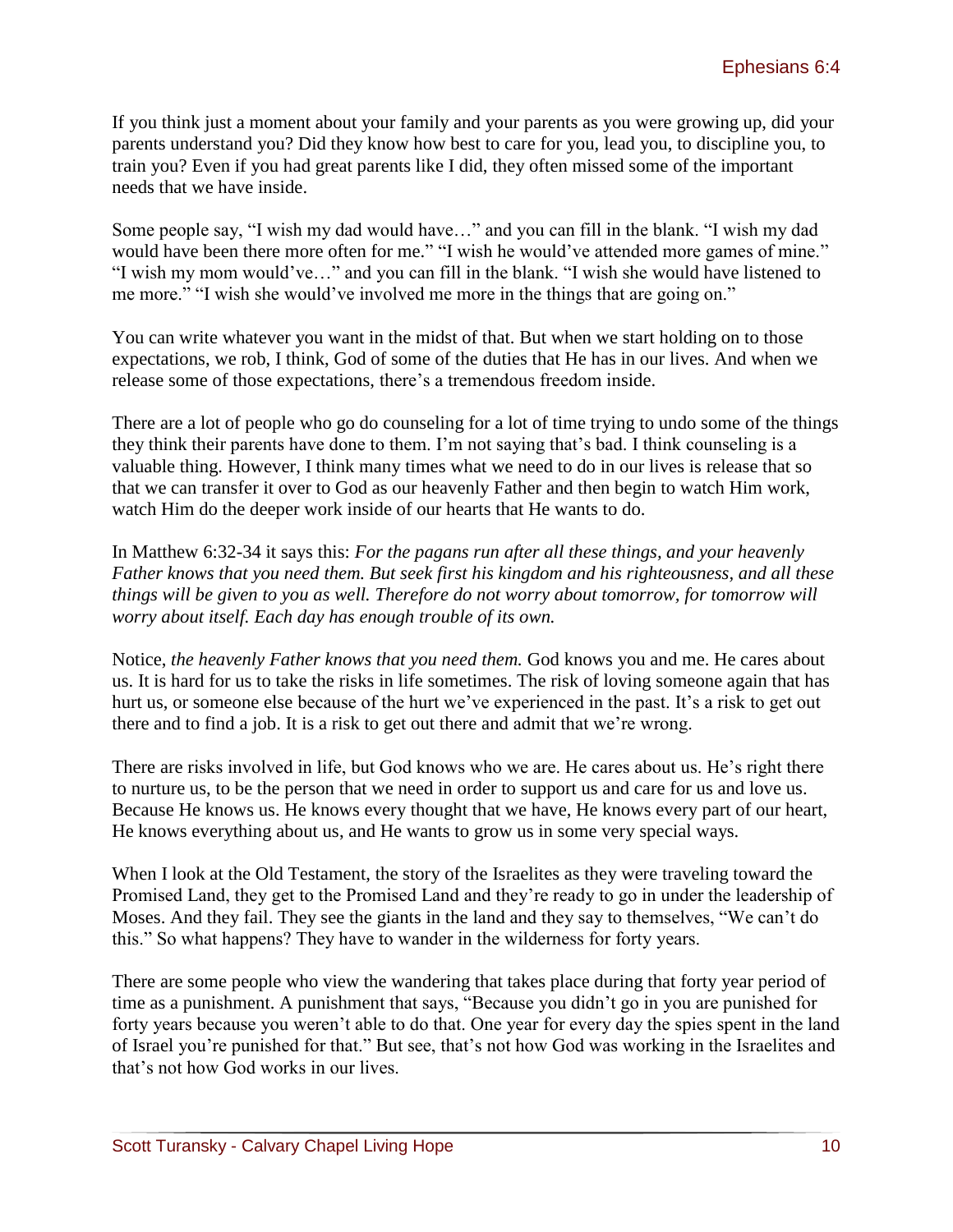There's a difference between punishment and discipline. Punishment is negative. Discipline is positive. Punishment is focused on justice, balancing the scales. You did this, so you get that. Discipline is motivated out of love. The word 'discipline' means to teach. The word 'punishment' has more to do with revenge or a justice mentality. Though punishment focuses on past misdeeds, discipline focuses on future deeds. There's a difference between discipline and punishment. And the word in our passage today in Ephesians 6:4 is the word 'discipline.'

When God said to those people, "You can't go into the wilderness now," He did that in a way to discipline them because they didn't understand who He was. They were not able to trust Him fully. They weren't able to follow Him like they needed to do. It took risks for them to be able to go in and they weren't ready for the risks. So God said, "Okay. Forty years I'm going to teach you how to follow me. I'm going to show you how you can trust me. And when you trust me over the next forty years you are then going to be able to go in to the Promised Land."

And so every day of that forty years He led them with a cloud by day and a pillar of fire by night. Every day except Saturday they would get up and they could find manna on the ground that they would eat. God provided for them every day. He took care of them. When they met challenges, He helped them solve those challenges. God disciplined them when they grumbled. So many things that God did in that forty years that were preparing them to go back across into the Promised Land to be the people that God wanted them to be and to take the privileges that existed in that Promised Land.

Do you know the Bible says when they were in the wilderness that their sandals didn't wear out? What a miracle that for the forty years their sandals didn't wear out. That would be great to have shoes that didn't wear out. Forty years God was teaching them. "You can rely on me. I will take care of you every day for forty years."

So the next time they came to the bank of the Jordan River and God said, "Cross over," they said, "Let's go. We're ready." Because God will help us conquer the people in the land. God will help us to take over that Jericho. They didn't know it yet, but they were going to see the walls fall down. And God is going to give them the victory.

See, sometimes God takes us through the challenges that we experience right now for what's yet to come. I don't know what's going on in your life. Life can be really tough at times, but God does work in our hearts to prepare us for the next thing. God does work in our hearts to reveal who He is. And one of the greatest things that God wants to reveal to any of us is that He is our Father.

I would hope that as you get up each day this week you will be able to say to the Lord, "God, you're my Father. Guide me through today. Lead me through this day so that I can trust you more." Because God knows you. He knows your thoughts. He knows your name. He knows everything about you. And that's such a beautiful thing to be able to trust Him in that way.

When we focus on God as Father it frees us in our hearts from so much because a father is so important in the life of a child. God wants us now to take that picture of the heavenly Father so